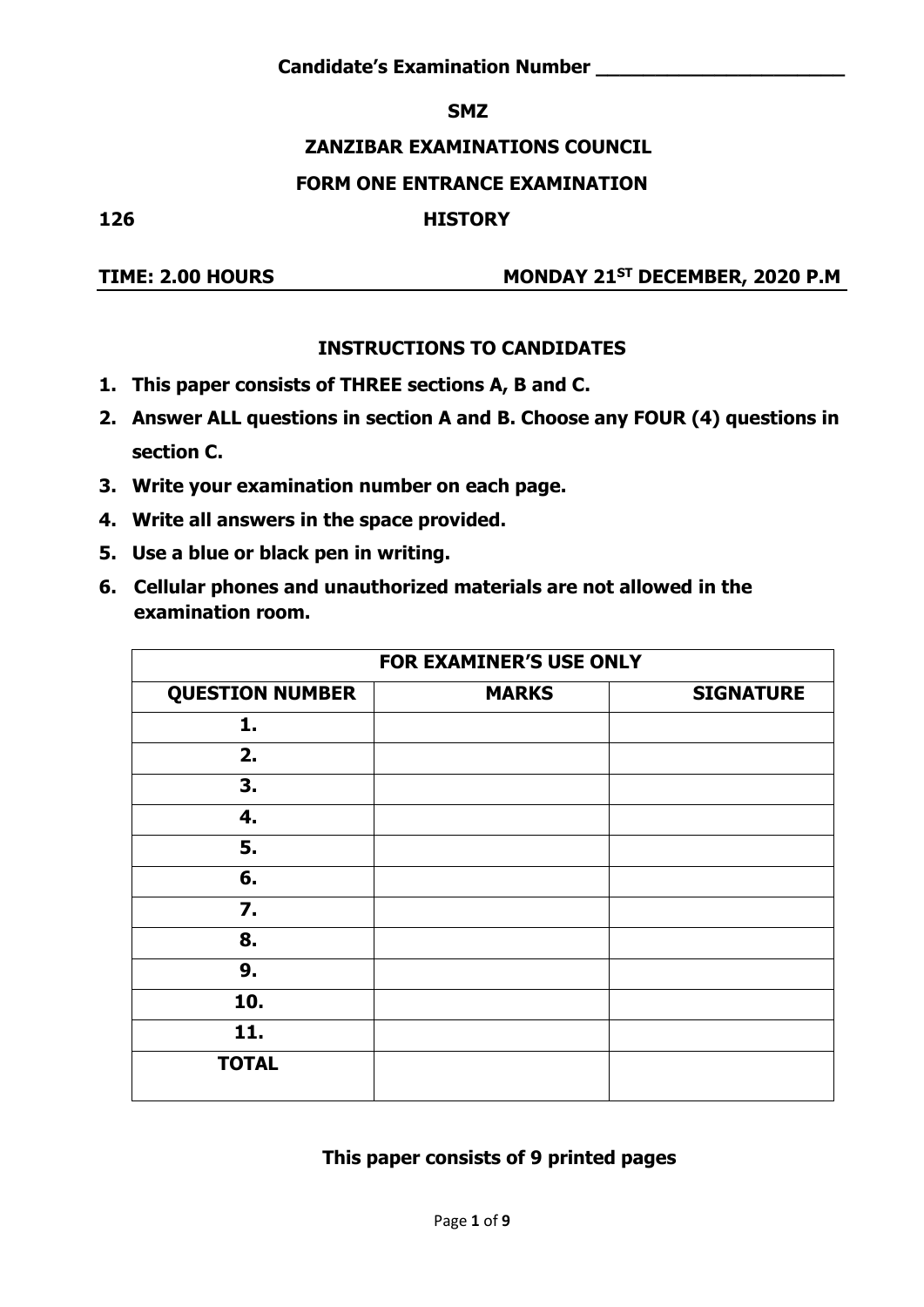# **SECTION A: (20 Marks)**

### **Answer ALL questions in this section.**

- 1. Choose the most correct answer from the given alternatives and write its letter in the table below.
	- i. The best example of the Tanganyika societies that practiced primitive communalism were
		- A. Tanga and Masai B. Nyamwezi and Kurya
		- C. Masai and Ndorobo D. Kurya and Nyakyusa
	- ii. The hard rocks that are formed after volcanic eruption have the possibility of containing
- A. Gold B. Iron C. Soil D. Salt
	- iii. One of the characteristics of the direct rule system was
		- A. Involved traditional leaders in ruling
		- B. Was not involved traditional leaders in ruling
		- C. Participated in electing traditional leaders
		- D. Allowed chiefs to supervise production activities
	- iv. Struggling for liberation in Mozambique was supported by
		- A. The United Nations
		- B. The World Bank
		- C. The East African Community
		- D. Western European countries military organization

v. The early visitors to reach in Zanzibar came from

- A. Europe B. Persian Gulf
- B. China D. Portugal
- vi. The head tax was charged to the citizens who aged
- A. 20 B. 25 C. 15 D. 18 vii. Ghana got her independence in
	- A. 1959 B. 1954 C. 1957 D. 1945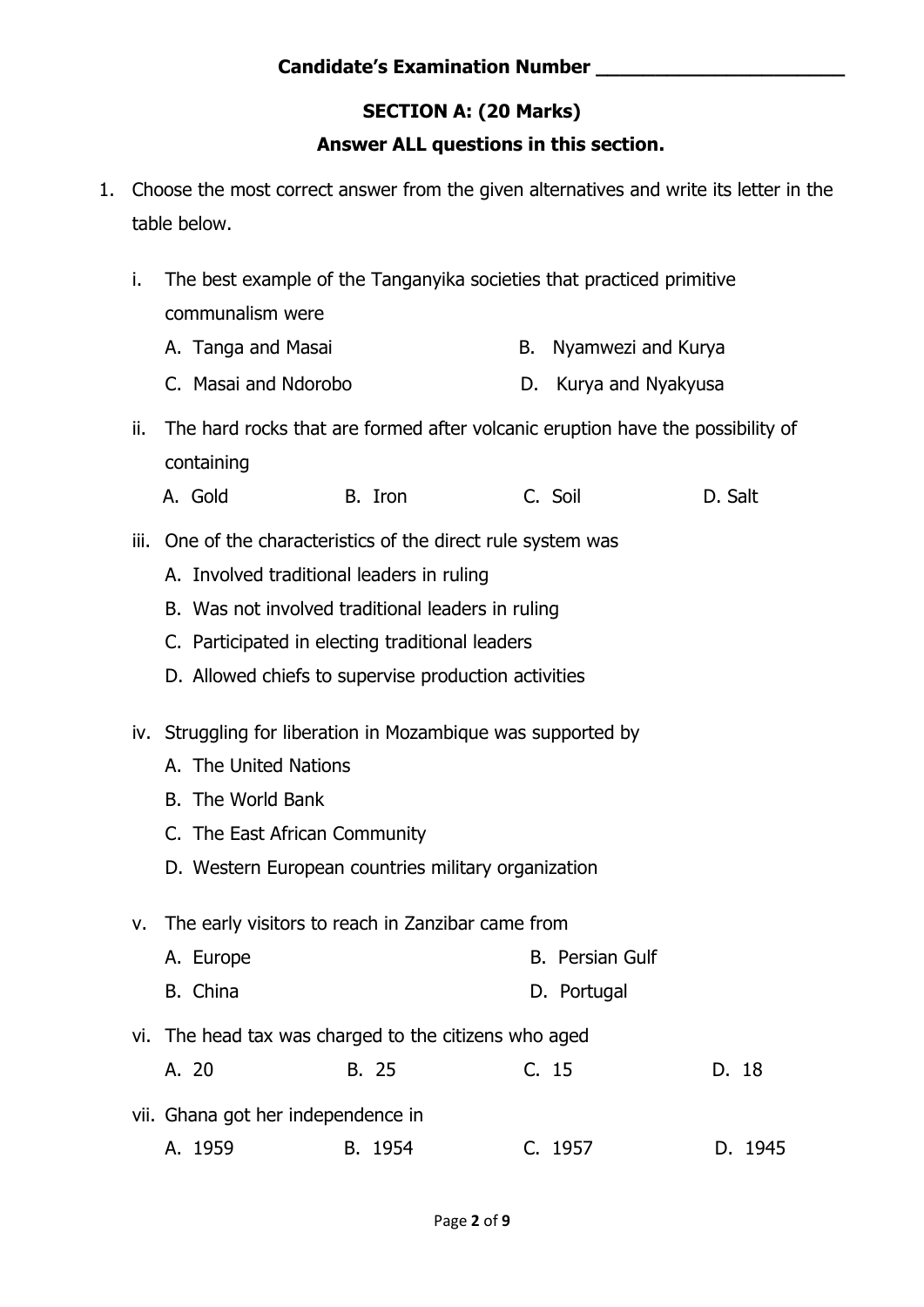viii. When Tanganyika was fully independent on 9 December 1961, the Prime Minister

was

- A. Thabit Kombo B. Rashid Kawawa
- C. Gavana Richard D. Said Natepe
- ix. A resembled history that Zanzibar and Tanganyika had before the union was
	- A. They had Multi-party system
	- B. They had different political ideologies
	- C. They were colonized by German
	- D. They were colonized by British
- x. The trader who benefited from slave trade was
	- A. Hemed bin Mohammed B. Richard Lander
	- C. John Speke D. Sultan Seyyid Said

#### **ANSWERS**

| ii. | iii. | iv. | V <sub>1</sub> | vi. I | vii. | $V$ iii. $\ $ | ix. | x. |
|-----|------|-----|----------------|-------|------|---------------|-----|----|
|     |      |     |                |       |      |               |     |    |

- 2. Write **True** if the statement is correct or **False** if the statement is incorrect in the space provided.
	- i. The knowledge of making and using iron tools began around  $100$  B.C.
	- ii. Kenya and Uganda had been colonized in the same type of system.
	- iii. Bwana Heri and Abushiri lived in the coastal areas.
	- iv. The visitors from Asia grabbed different traditional commodities such as beads, vikoi, white robes (kanzu), and Muslim caps.
	- v. Among the main colonial economic sectors were trade and industries.
	- vi. Russia was the Socialism State.
	- vii. Shirazi Association was established as a football club.
	- viii. The changes in education sector after colonialism focused on traditions, behaviors and customs of Africans.

#### Page **3** of **9**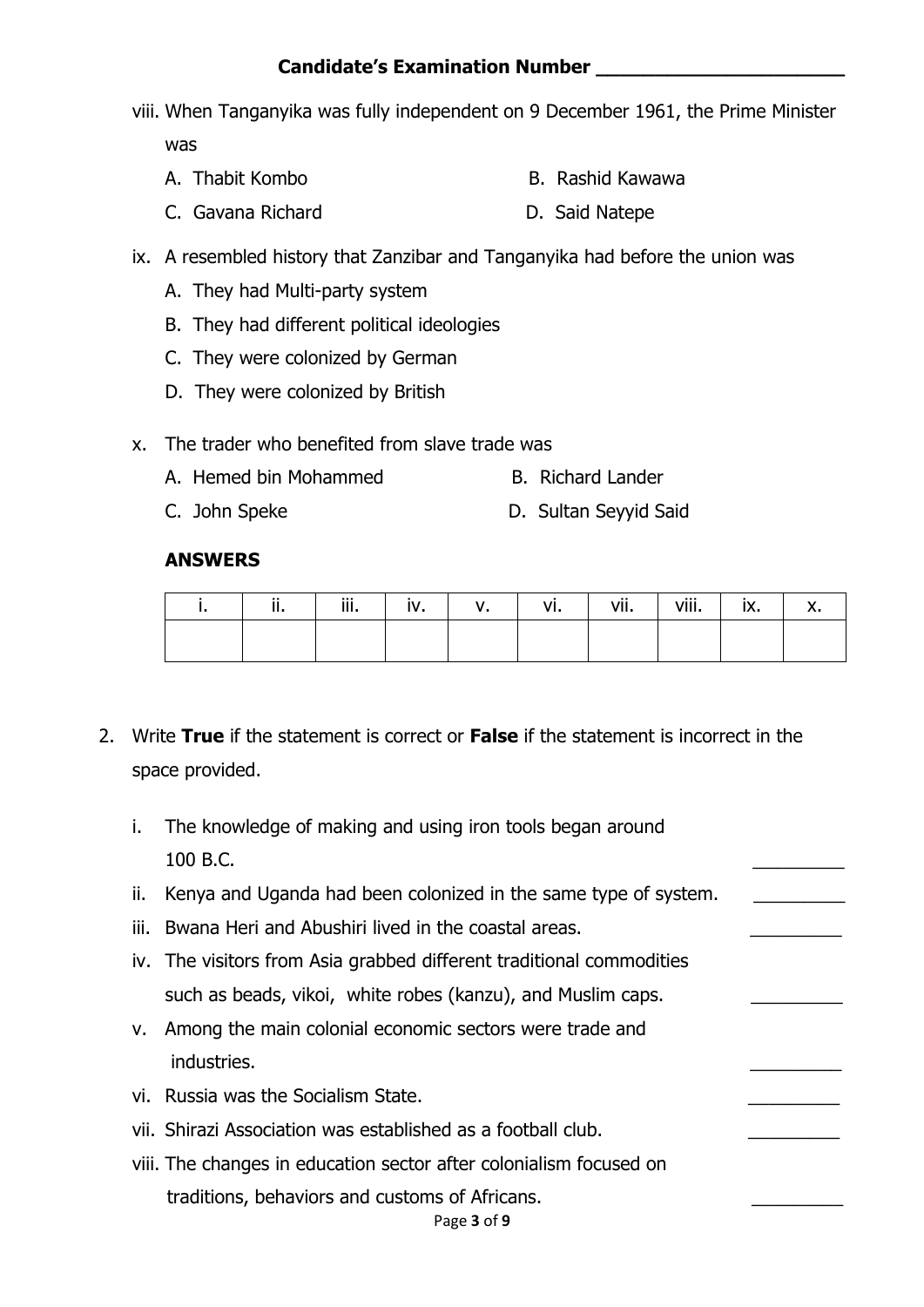- ix. The colonialists imprisoned Dr. Kwame Nkrumah due to suspicion of strikes mobilization.
- x. A single political party system did not bring any development in Africa.

# **SECTION B: (40 Marks)**

#### **Answer ALL questions in this section.**

3. Match political parties in **List A** with their roles in **List B**. Write the letter of the correct answer in the table below.

| <b>List A</b> | List A                                                                   |
|---------------|--------------------------------------------------------------------------|
| i. ANC        | a. Asked the colonial government to speed up the independence of         |
| ii. TANU      | Tanganyika                                                               |
|               | b. Requested the independence of Tanganyika people for a single ethnic   |
| iii. AMNUT    | group                                                                    |
| iv. UTP       | c. Began to struggle for independence of Tanganyika                      |
| v. TAA        | d. Claimed for independence for Tanganyika people for all tribes, sexes, |
|               | religions and colors                                                     |
|               | e. Recommended Tanganyika people to be educated so as to cooperate       |
|               | with colonies                                                            |
|               | f. Requested the colonial government to delay on Tanganyika              |
|               | independence                                                             |
|               | g. Aimed at attaining independence only to Africans and not to people    |
|               | from other nations who lived in Tanganyika                               |
|               | h. Formed by the members of parliament who were nominated by the         |
|               | governor in the Legislative Council                                      |

### **ANSWERS**

| <br> | $\cdots$<br><br> |  |
|------|------------------|--|
|      |                  |  |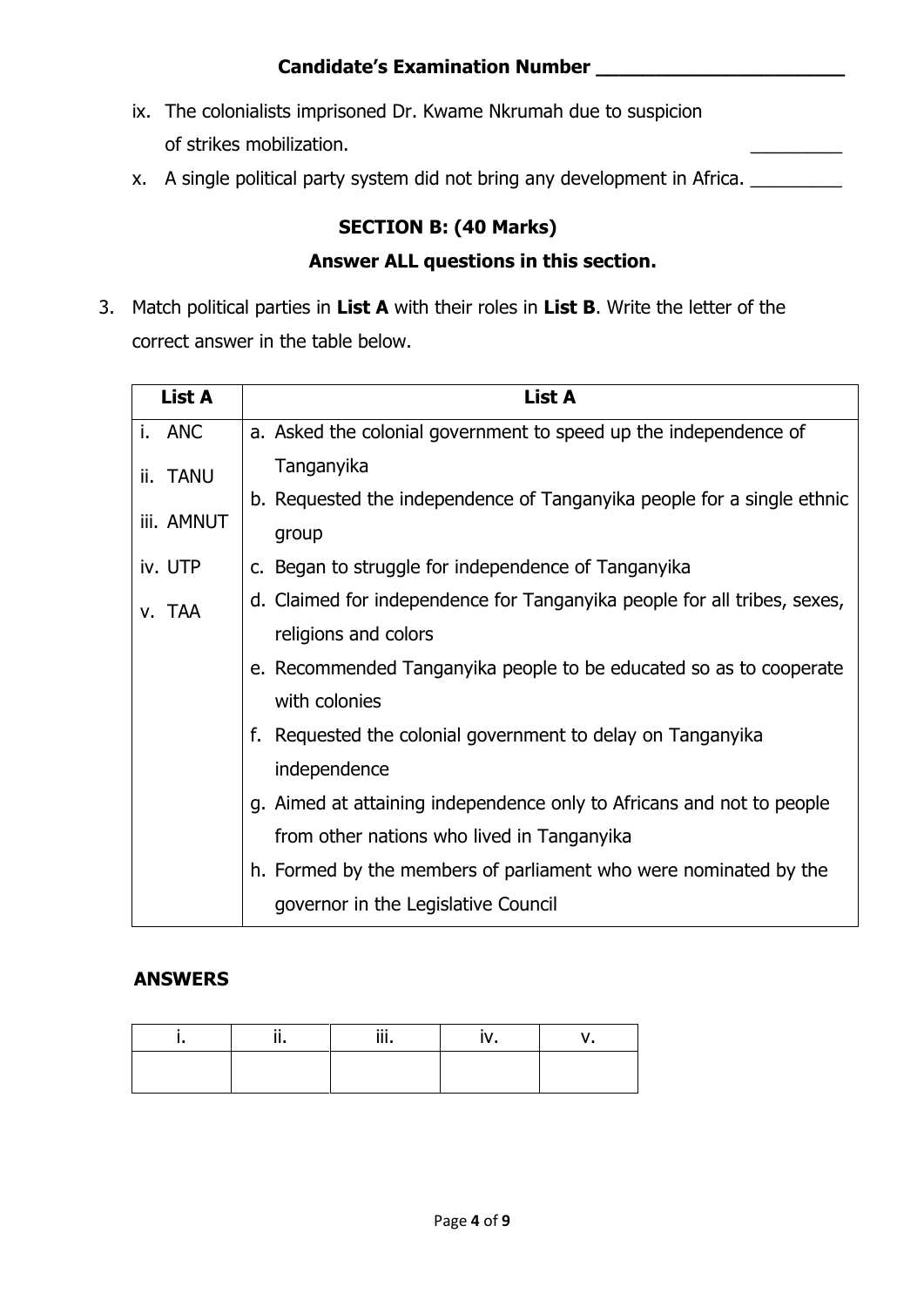- 4. Fill the blanks with the correct word given in the brackets below.
	- a) Africans were denied \_\_\_\_\_\_\_\_\_\_\_\_\_\_\_\_\_\_\_\_\_\_\_\_\_\_\_\_\_\_\_\_\_ service before the Revolution of Zanzibar.
	- b) The Berlin Conference put \_\_\_\_\_\_\_\_\_\_\_\_\_\_\_\_\_\_\_\_\_\_\_ of dividing and colonizing the African Continent.
	- c) Among the commercial crops grown during colonial era was \_\_\_\_\_\_\_\_\_\_\_\_\_\_\_\_\_\_\_\_
	- d) The tribe which was more powerful than colonialists in Uganda is
	- e) Challenges that face the Union of Tanganyika and Zanzibar are solved through

 **(cotton, co-operation, Buganda, basics, seaweeds, discussion, shelter)**

5. Answer the following questions in brief.

\_\_\_\_\_\_\_\_\_\_\_\_\_\_\_\_\_\_\_\_\_\_\_\_\_\_\_\_\_\_\_\_\_\_\_

a) What do you understand by the term "agents of colonialism?"

b) List two (2) ornaments that were made from iron during the Iron Age.

i. \_\_\_\_\_\_\_\_\_\_\_\_\_\_\_\_\_\_\_\_\_\_\_\_\_\_\_\_\_\_\_\_\_\_\_\_\_\_\_\_\_\_\_\_\_\_\_\_\_\_\_\_\_\_\_\_\_\_\_\_\_\_\_

\_\_\_\_\_\_\_\_\_\_\_\_\_\_\_\_\_\_\_\_\_\_\_\_\_\_\_\_\_\_\_\_\_\_\_\_\_\_\_\_\_\_\_\_\_\_\_\_\_\_\_\_\_\_\_\_\_\_\_\_\_\_\_\_\_\_

\_\_\_\_\_\_\_\_\_\_\_\_\_\_\_\_\_\_\_\_\_\_\_\_\_\_\_\_\_\_\_\_\_\_\_\_\_\_\_\_\_\_\_\_\_\_\_\_\_\_\_\_\_\_\_\_\_\_\_\_\_\_\_\_\_\_

\_\_\_\_\_\_\_\_\_\_\_\_\_\_\_\_\_\_\_\_\_\_\_\_\_\_\_\_\_\_\_\_\_\_\_\_\_\_\_\_\_\_\_\_\_\_\_\_\_\_\_\_\_\_\_\_\_\_\_\_\_\_\_\_\_\_

- ii. \_\_\_\_\_\_\_\_\_\_\_\_\_\_\_\_\_\_\_\_\_\_\_\_\_\_\_\_\_\_\_\_\_\_\_\_\_\_\_\_\_\_\_\_\_\_\_\_\_\_\_\_\_\_\_\_\_\_\_\_\_\_\_
	- c) Name two (2) major classes which were existed in the colonial economy.
		- i. \_\_\_\_\_\_\_\_\_\_\_\_\_\_\_\_\_\_\_\_\_\_\_\_\_\_\_\_\_\_\_\_\_\_\_\_\_\_\_\_\_\_\_\_\_\_\_\_\_\_\_\_\_\_\_\_\_\_\_\_\_\_
	- d) Give two (2) roles that are currently played by the family leader.

ii.  $\blacksquare$  .  $\blacksquare$ 

i. \_\_\_\_\_\_\_\_\_\_\_\_\_\_\_\_\_\_\_\_\_\_\_\_\_\_\_\_\_\_\_\_\_\_\_\_\_\_\_\_\_\_\_\_\_\_\_\_\_\_\_\_\_\_\_\_\_\_\_\_\_\_\_ \_\_\_\_\_\_\_\_\_\_\_\_\_\_\_\_\_\_\_\_\_\_\_\_\_\_\_\_\_\_\_\_\_\_\_\_\_\_\_\_\_\_\_\_\_\_\_\_\_\_\_\_\_\_\_\_\_\_\_\_\_\_\_ ii. \_\_\_\_\_\_\_\_\_\_\_\_\_\_\_\_\_\_\_\_\_\_\_\_\_\_\_\_\_\_\_\_\_\_\_\_\_\_\_\_\_\_\_\_\_\_\_\_\_\_\_\_\_\_\_\_\_\_\_\_\_\_\_ \_\_\_\_\_\_\_\_\_\_\_\_\_\_\_\_\_\_\_\_\_\_\_\_\_\_\_\_\_\_\_\_\_\_\_\_\_\_\_\_\_\_\_\_\_\_\_\_\_\_\_\_\_\_\_\_\_\_\_\_\_\_\_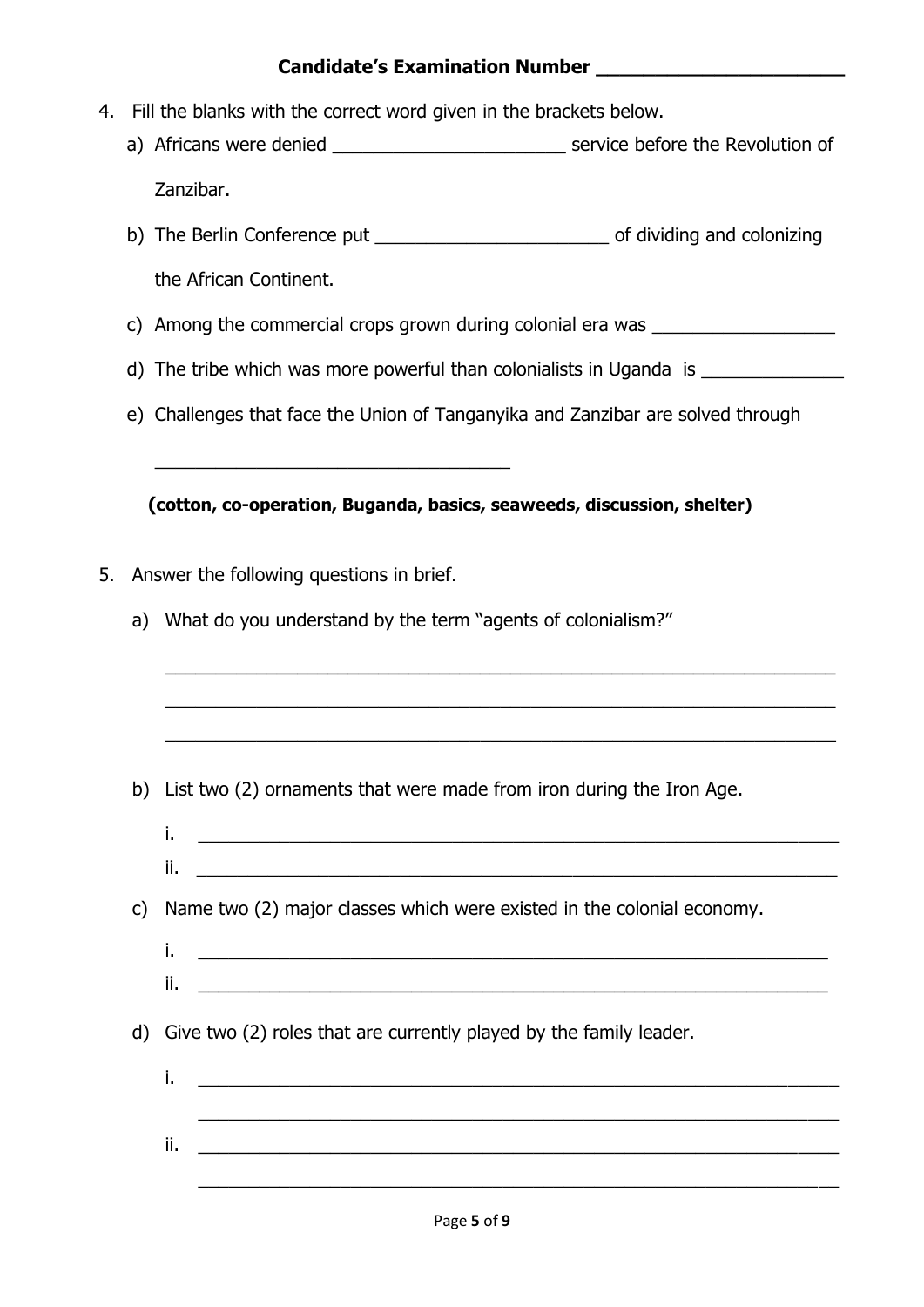e) Write four (4) member countries of SADC.

| ъ.   |  |
|------|--|
| ii.  |  |
| iii. |  |
| iv.  |  |
|      |  |

# **SECTION C: (40 Marks)**

# Answer any FOUR (4) questions in this section.

Explain in brief four (4) effects occurred after the spread of iron technology. 6.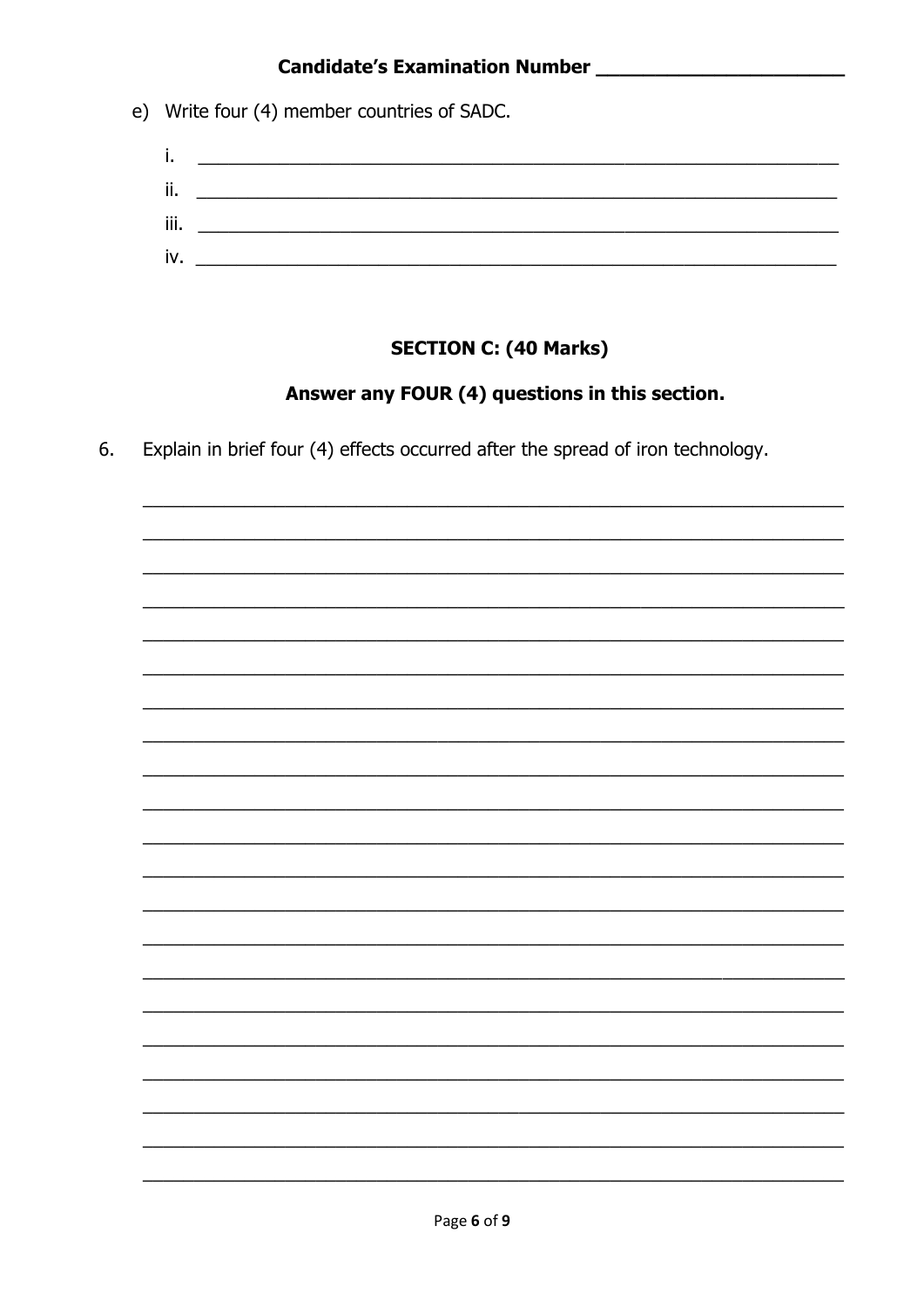Analyze four (4) steps that were taken by free African countries so as to get rid 7. economically.



Why colonialists established indirect rule in African continent? Give four (4) points. 8.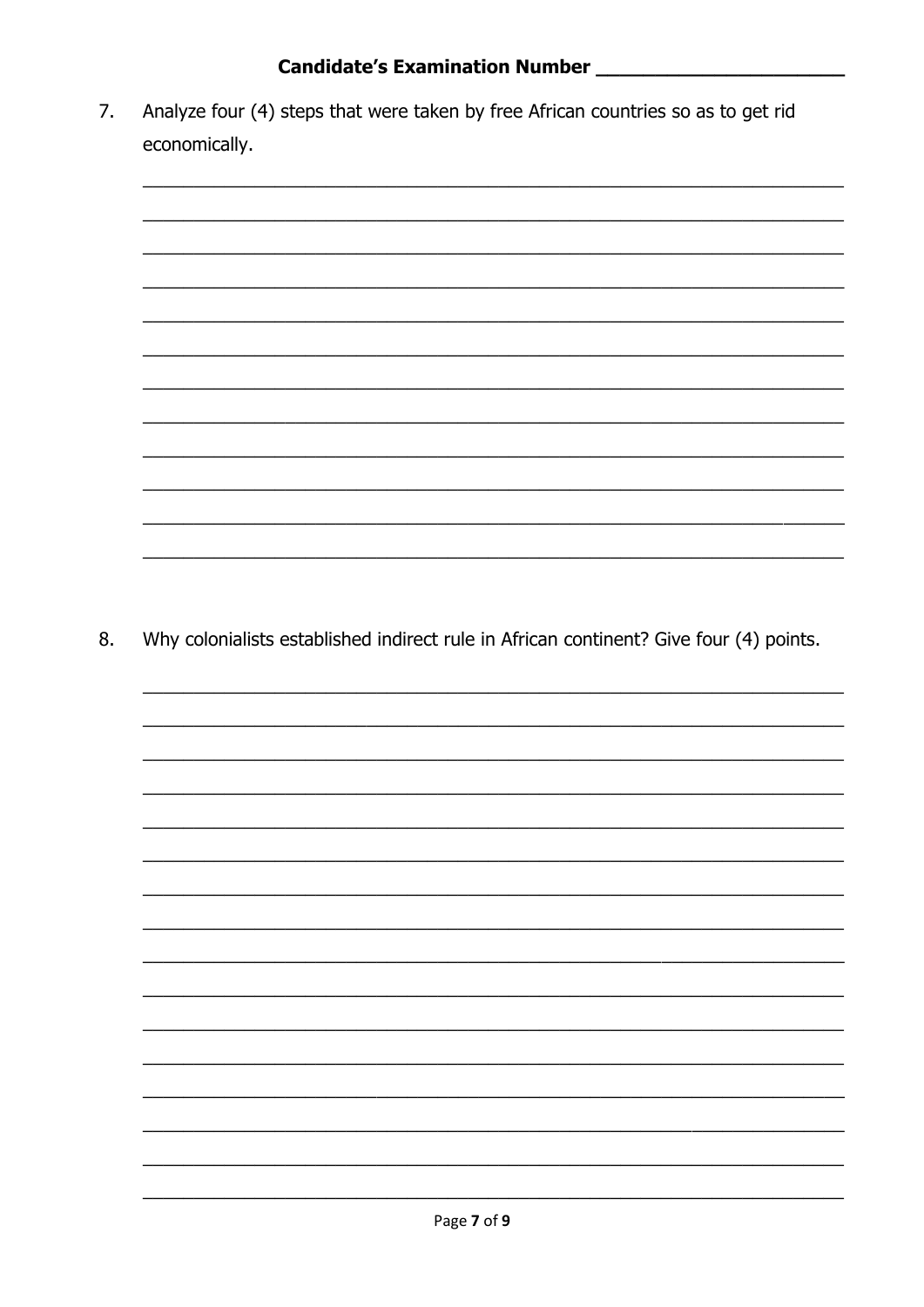Describe how transport and communication were provided by the colonialists in 9. Africa.



10. Identify four (4) reasons for the coming of foreigners in Tanganyika from Europe.